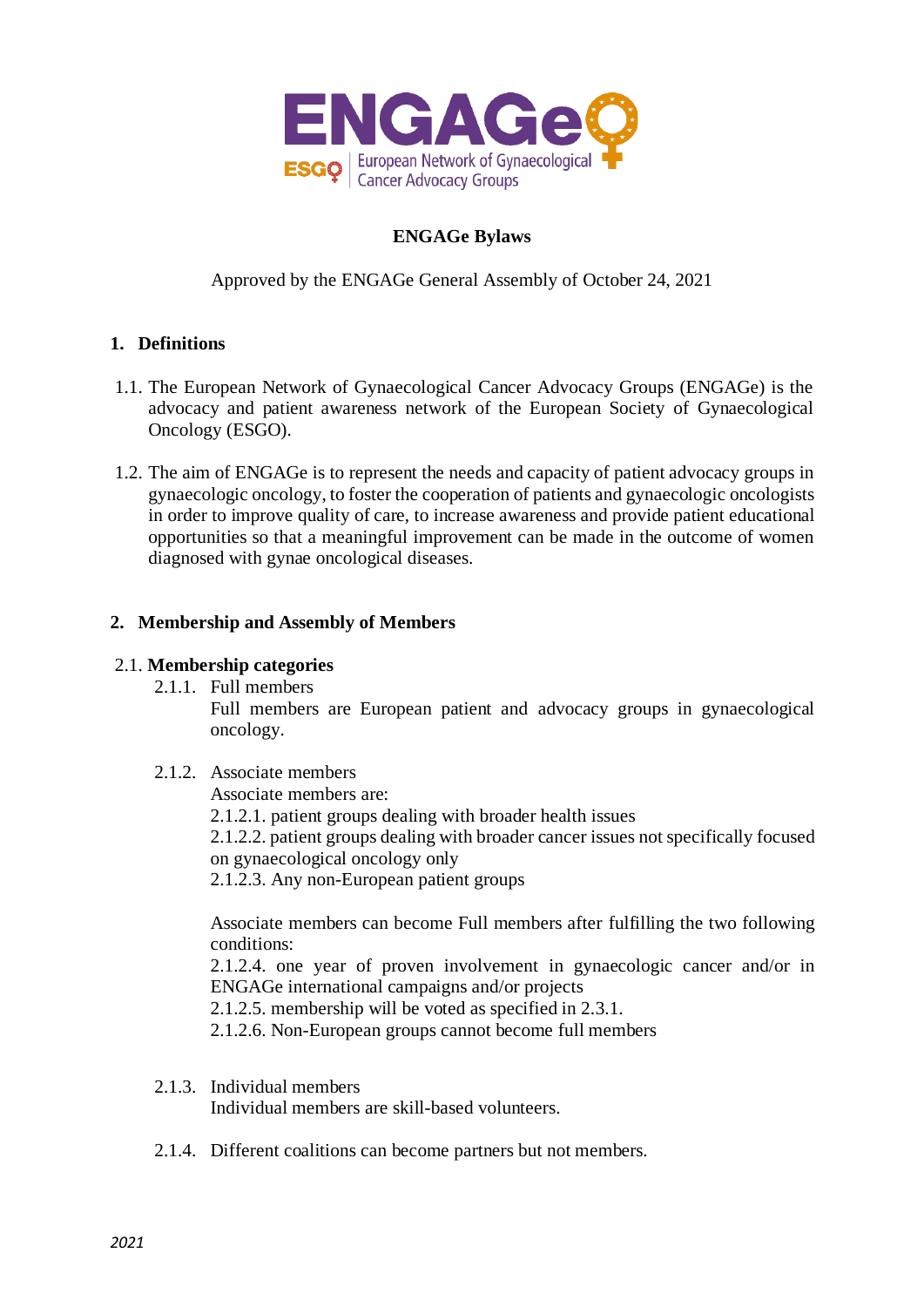2.1.5. Member group representatives should be members of ESGO (non-MD membership)

#### 2.2. **General Assembly of members and voting rights**

- 2.2.1. All categories of members can meet at the General Assembly.
- 2.2.2. General Assembly meets at least biennially at meetings held on the occasion of ESGO international meetings.
- 2.2.3. Invitation to the ENGAGe General Assembly is sent to all members at least two (2) months prior to the meeting by email.
- 2.2.4. Decisions at the General Assembly of members are made by the majority vote of members holding voting rights present at the meeting.
- 2.2.5. Voting rights (to vote and be elected) are held by Full members only.
- 2.2.6. Proxy votes are not allowed.

#### 2.3. **New members**

- 2.3.1. New groups should apply for Full or Associate membership by submitting the group structure and bylaws, and a letter stating the motivation for joining and constitutional documents or relevant documents of group registration.
- 2.3.2. Individual members should apply for Individual membership by submitting a letter naming the project or activity in which they are willing to volunteer and for what role or work they have enough skills, abilities, and experience.
- 2.3.3. New membership will be voted on by the General Assembly. The successful candidate needs to receive a simple majority of votes from the Full members present at that meeting. When membership is requested in the period between assemblies, ENGAGe Executive Group (EEG) confirm interim membership subject to approval of the upcoming ENGAGe General Assembly.
- 2.3.4. In principle, several member groups per country are allowed to become members of ENGAGe.
- 2.3.5. Any new group wishing to apply for ENGAGe Full membership must present proof it has been active for at least one (1) year. Groups without one (1) year activity may be accepted on a case-by-case basis following a meeting with the EEG.

## 2.4. **Members' Representatives**

2.4.1. Full and Associate members appoint their representative to the ENGAGe Executive Group (EEG) via submission of a delegation letter. The Representative should be fluent in English. The Representative may appoint a substitute to take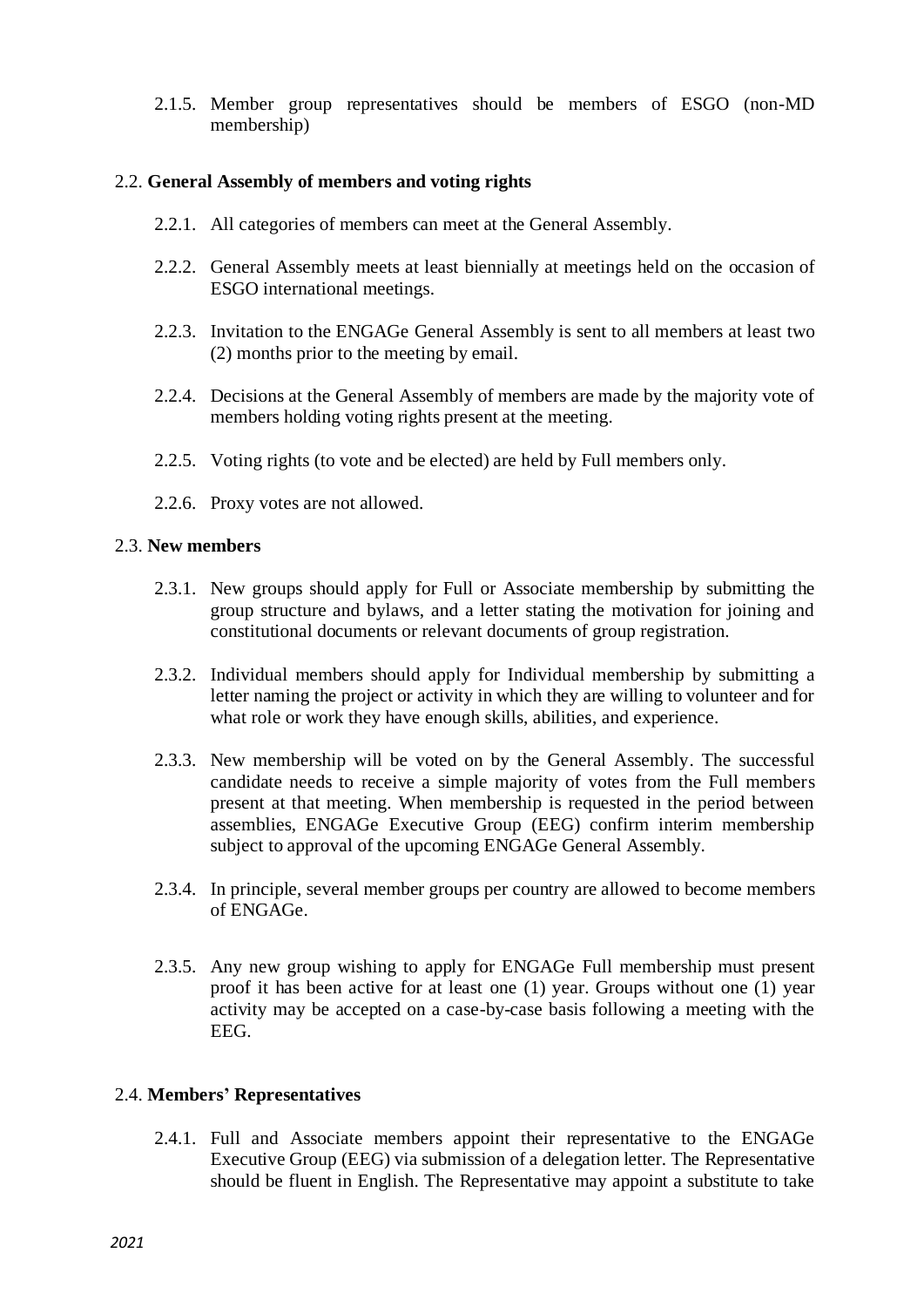part in the General Assembly by notifying the ENGAGe secretariat in writing at least three (3) days in advance.

## **3. Elections**

- 3.1. Each Full member can nominate its Representative as a candidate for the EEG Elections.
- 3.2. Each country can be represented by only one member in the EEG.
- 3.3. Nomination Committee is composed of the Chair, Co-Chair, and Vice Co-Chair. This committee manages the Election, prepares the slate of candidates for Elections, and acts as the scrutineer. The Nomination Committee also appoints two (2) representatives to the EEG with non-voting rights.
- 3.4.Representatives to the ENGAGe Executive Group are elected by full members at the General Assembly. Each full member may cast one vote.
- 3.5.Representatives must be present at the General Assembly. Attendance at the General Assembly and the presentation in person are mandatory unless there is a severe extenuating circumstance, such as a health issue.
- 3.6.The ENGAGe Co-Chair is elected by the General Assembly and will serve four (4) years comprising subsequent terms as follows: one (1) year as Vice Co-Chair (effectively, Co-Chair-Elect), two (2) years as Co-Chair, and then one (1) additional year as Vice Co-Chair (effectively, immediate Past Co-Chair). Thus, the positions of Past Co-Chair and Co-Chair-Elect alternate seats on the EEG and are together known as the Vice Co-Chair.
- 3.7.Elections will take place each year. The position of Vice Co-Chair (Co-Chair-Elect) will first be voted on at the 2022 General Assembly meeting. Representatives with the highest number of received votes will take office. At both elections, in case of a tie, additional rounds of voting will be held.
- 3.8.The two (2) EEG members with non-voting rights, appointed by Nomination Committee, must be present at the General Assembly. Attendance in person at the General Assembly and the presentation are mandatory unless there is a severe extenuating circumstance, such as a health issue.
- 3.9.ENGAGe Representatives are elected for two (2) years, with terms beginning at the General Assembly where being elected. They can be re-elected for one additional term of service.
- 3.10. In an urgent case in which the EEG member cannot fulfil their responsibilities (e.g., loss of life), the Nomination Committee can nominate an alternate member until the next election is held.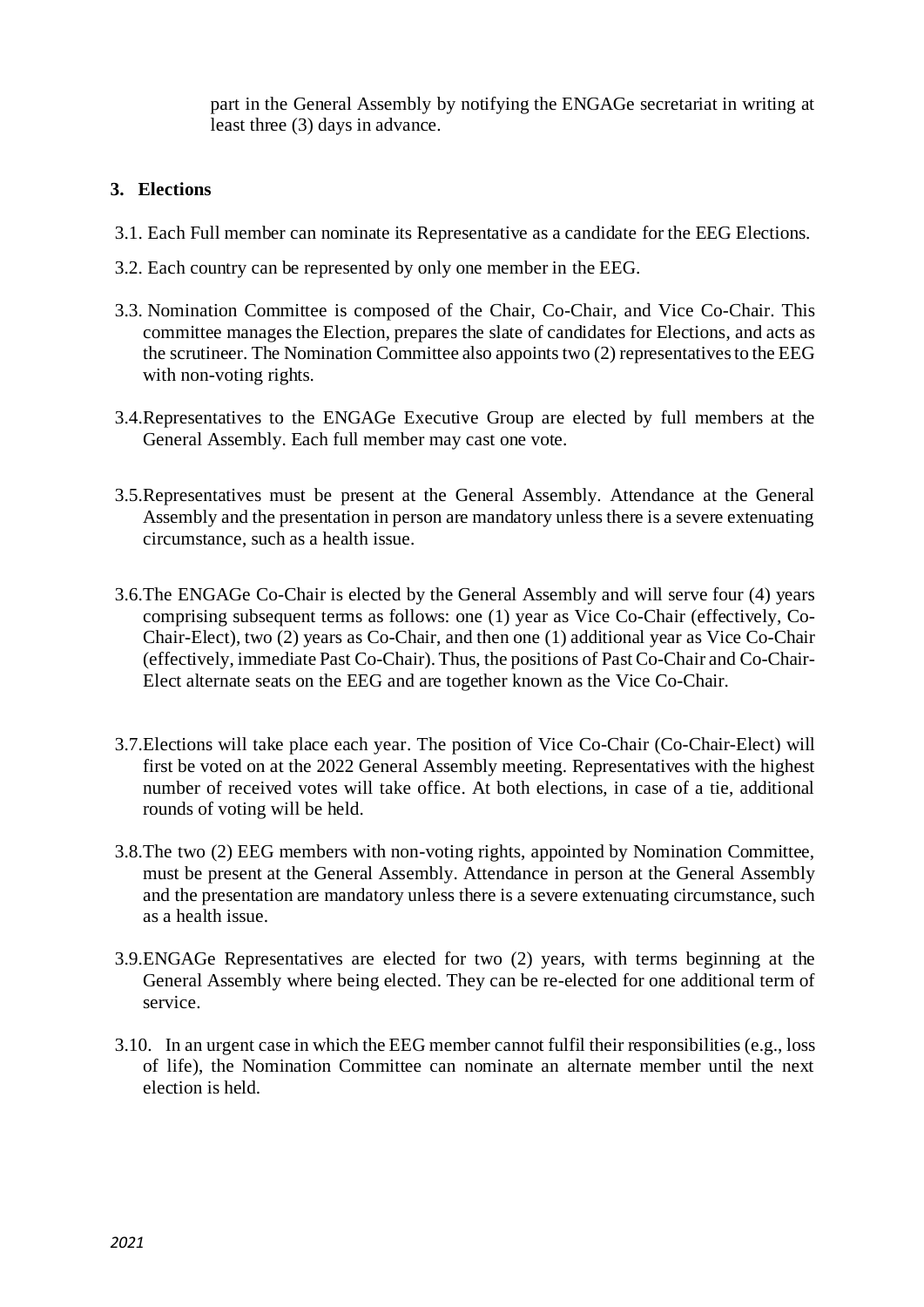# **4. Leadership**

- 4.1. ENGAGe is governed by the ENGAGe Executive Group (EEG) which is composed of ten (10) members
	- 4.1.1. one (1) clinician as a Chair appointed by ESGO
	- 4.1.2. one (1) patient representative as Co-Chair, elected by the General Assembly
	- 4.1.3. one (1) patient representative as a Vice Co-Chair (this seat alternates between the Co-Chair-Elect and immediate Past Co-Chair, depending on which one is in office)
	- 4.1.4. three (3) other clinicians appointed by ESGO
	- 4.1.5. two (2) Representatives of full members elected by General Assembly
	- 4.1.6. two (2) Representatives appointed by the Nomination Committee.
- 4.2. EEG members appointed by ESGO and Representatives elected by General Assembly hold voting rights within EEG decision procedures.
- 4.3.The Representatives appointed by the Nomination Committee hold no voting rights within EEG decision procedures
- 4.4. ENGAGe Chair, Co-Chair, and Vice Co-Chair act as ENGAGe Officers.
- 4.5. ENGAGe Co-Chair becomes a member of the ESGO Council with non-voting rights.
- 4.6. The EEG should meet at least once a year, preferably at the same time as the ESGO meeting. Decisions are made by a simple majority of votes. The attendance of six (6) EEG members constitutes a quorum. In the case of tied votes, the Chair's vote will break the tie.
- 4.7. Meeting minutes will be taken, approved by the EEG and circulated to the ESGO Council.

## **5. Duties of ENGAGe Executive Group Members (EEG)**

- 5.1. All members of the EEG shall hold valid ESGO membership (regular membership in case of EEG members appointed by ESGO Council, associate non-MD membership in case of ENGAGe Representatives elected by ENGAGe members).
- 5.2.Members of the EEG should be actively engaged in projects and should attend the EEG meetings regularly.
- 5.3.EEG members must accept ENGAGe Policy/Rules, which are written down in a separate document updated by the Office and can be changed at the discretion of the EEG.

## 5.4. **Duties of the ENGAGe Chair and Co-Chair:**

5.4.1. Shall preside over all ENGAGe meetings.

5.4.2. Coordinate all ENGAGe activities such as budget, annual plans, fundraising, awareness, education and seminar activities, and reports to the ESGO President.

5.4.3. Present the progress and financial report to the ESGO Council, EEG and ENGAGe General Assembly at their meetings.